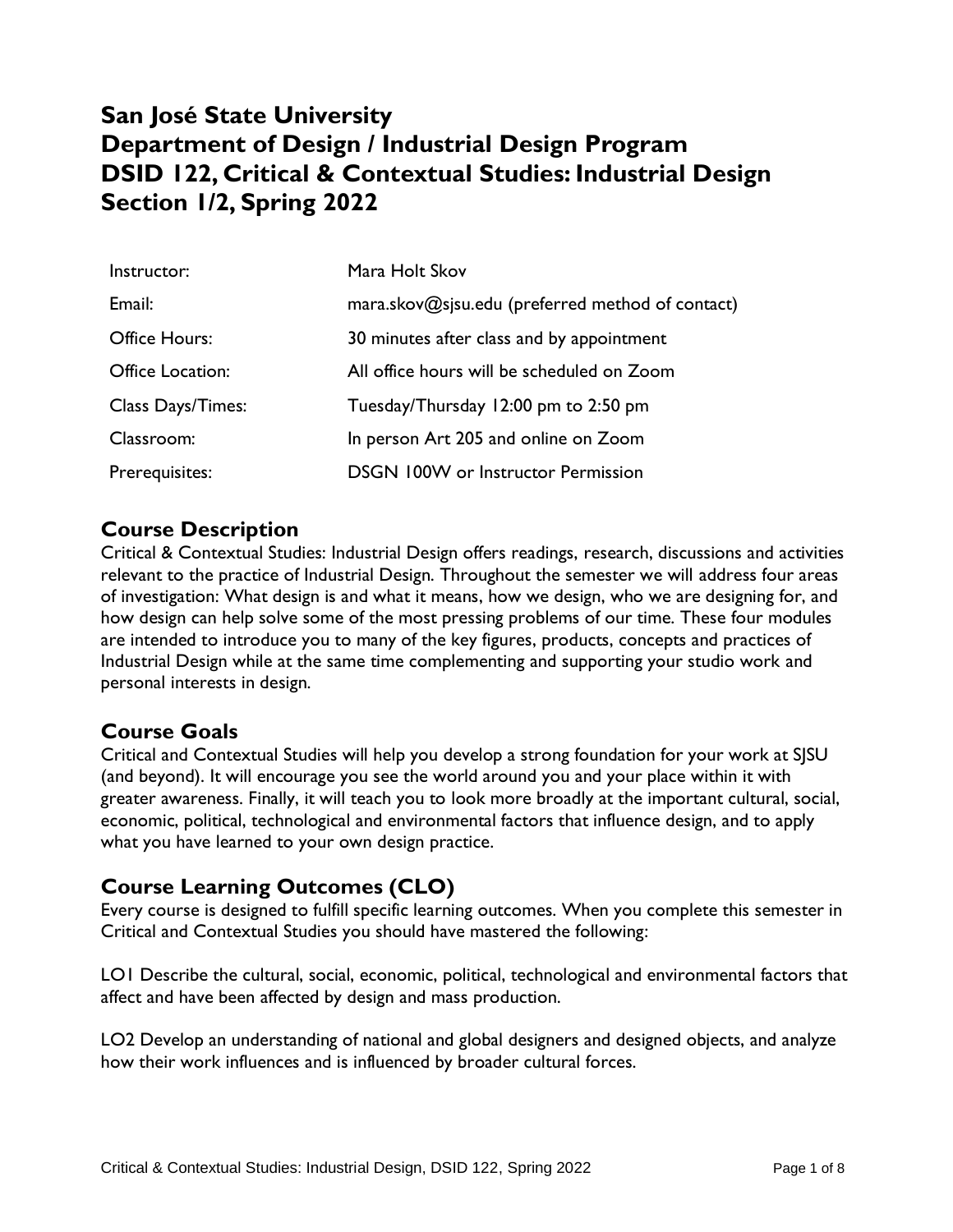LO3 Use valid research methods to learn about design history and designers, including projects, methods and philosophies that were developed and evolved within specific times and places.

LO4 Explain how designed objects communicate cultural, functional, and human values and how these values can vary by culture and over time.

LO5 Identify a range of influences on industrial design that impact what we create including cultural, material, technological, economic and psychological influences.

LO6 Discuss, critique and write about your own work within the context of contemporary culture and the Industrial Design profession today.

#### **Required Readings and Textbooks**

No specific textbook or reader is required for this class. All assigned readings will be provided as PDFs or links uploaded to Canvas.

#### **Required Tools and Materials**

You will need a notebook for taking notes in class, a computer for writing papers and designing layouts and slide presentations. You will need access to a printer to print out designed posters when we do presentations and workshops in class. All final assignments both written and designed will be submitted digitally to Canvas in PDF format.

#### **Course Format and Requirements**

Course instruction includes short slide lectures, reading discussions, object lessons, student presentations, and peer review and critique. Weekly homework will be between 3-6 hours of reading, research, writing and designing posters and presentations. Success in this class will be based on your preparation for each class meeting, active participation in our discussions and activities and the writing and design assignments that you submit.

All course materials and communication such as the syllabus, assignment briefs, readings, slide presentations, grading and weekly announcements will be accessible on Canvas. All drafts and final versions of assignments will be submitted on Canvas according to required due dates. Written assignments and designed layouts must fulfill all requirements as stated in the assignment briefs.

Success in this course is based on the expectation that students will spend, for each unit of credit, a minimum of 45 hours over the length of the course (normally three hours per unit per week) for instruction, preparation, studying, and other course related activities.

Because we are a small group, that means that you will get lots of individual attention and each person will be expected to contribute actively to our class discussions. This class is an important space for you to develop the presentation and design skills to communicate your own critical voice and intentions in design. But with this opportunity comes with the responsibility to be prepared each week so you can fully participate in every class meeting. That way you will get the most out of the experience and you will offer the most to our group.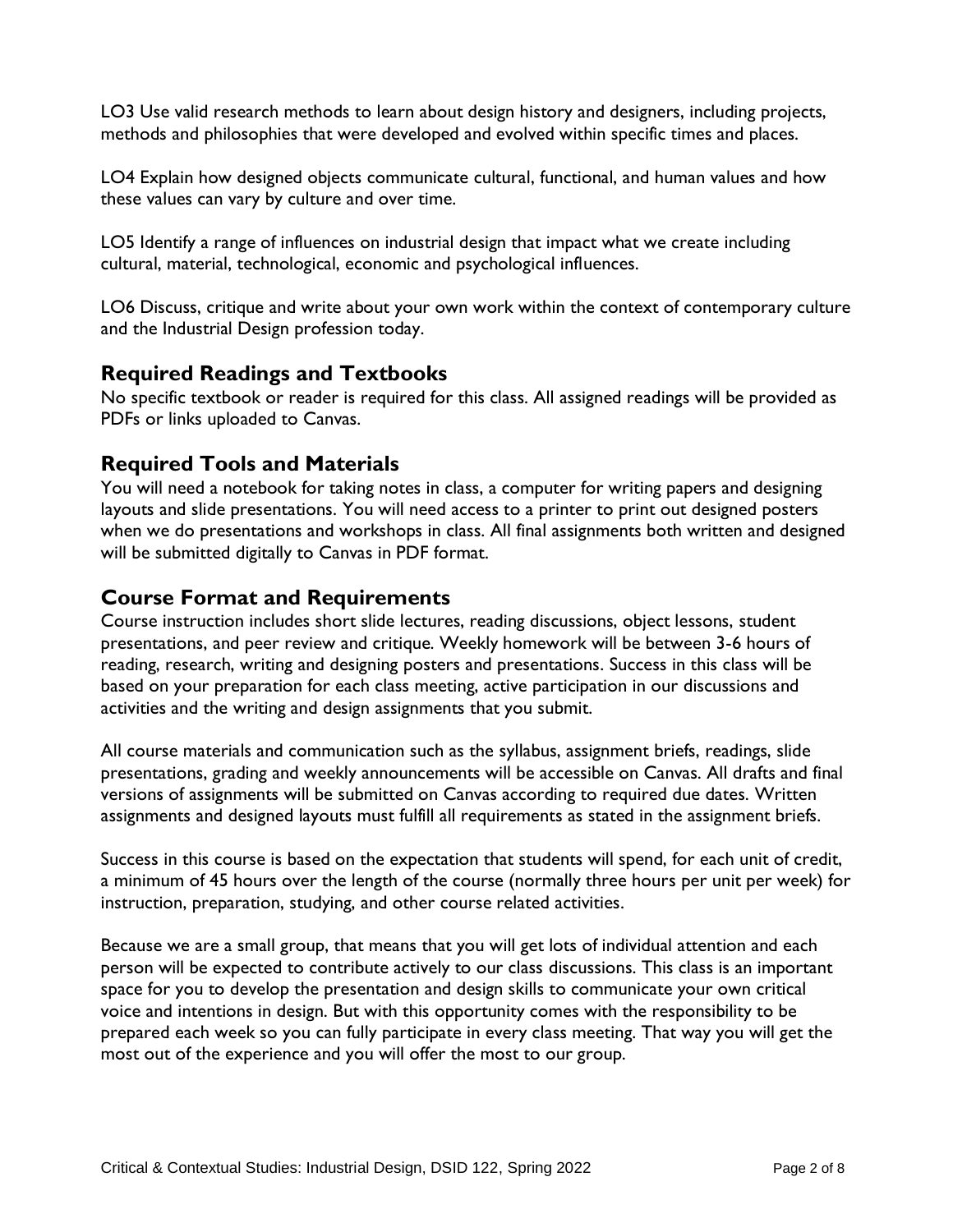### **In Person and Online Class Protocols**

As designers, we rarely work alone and we really rely on our teams and partners so we will work this semester on mastering active engagement with others in our in person and our online learning spaces. You are expected to be on time to class meetings and to return on time after breaks. When meeting on Zoom you will need to turn your camera on so that we can all feel each other's presence. If you want to use a digital backdrop for Zoom that is just fine – just remember that how you present yourself is also a designed experience so make your Zoom presence reflect you!

Engagement in class activities is a significant factor in your success in this class and in every class in the SJSU Industrial Design program and in the profession. It also facilitates your intellectual growth, enhances your skills, helps you become a life-long learner and most importantly, it will help you become a successful designer. Please let me know as soon as possible how I can best support any accommodations you might need for our class.

#### **Assignments**

There are three assignment types for our class that add up to a total of 100 points possible for the semester. Due dates and times for each assignment are listed on each assignment brief and scheduled on Canvas. If for some reason you cannot submit an assignment on time, please email me and we can discuss it.

Module Assignments (2 for 10 points, 2 for 15 points) – Each Module will include a multi-week assignment that relates to the larger themes of that Module. These assignments will be researchbased and require designed responses (presentations or posters). In these assignments, you are expected to revise and refine your work based on feedback from your instructor, your peers and on your own expectations for excellent work. Your final version of each assignment will be presented to the class on the final week of each Module.

Participation Assignments (15 for 2 points each) – Points for participation are based on responses to the day's presentations, discussions and activities. For in-person class meetings there will be discussions and activities and some written responses to complete. For online class meetings there will be a written prompt to complete as a Canvas forum response. If you miss class or are significantly late to join our meetings, your participation grade will suffer.

Lessons for Designers (4 for 5 points each) – Written reflections about our Module topics are assigned at the end of each Module. They are meant to help you sum up your learning and comment on the aspects of each Module that were the most valuable and interesting to you. They give you the chance to further develop your analytic and critical voice as a designer and are more free-form and open than our other assignments.

OPTIONAL Extra Credit (5 points) - One extra credit assignment will be offered before the end of the semester to all students who might want or need to improve their course grade.

#### **Final Examination and Evaluation**

We will not have a final examination meeting. Instead your final Lessons for Designers response will be due at the end of the day on Thursday, May 19.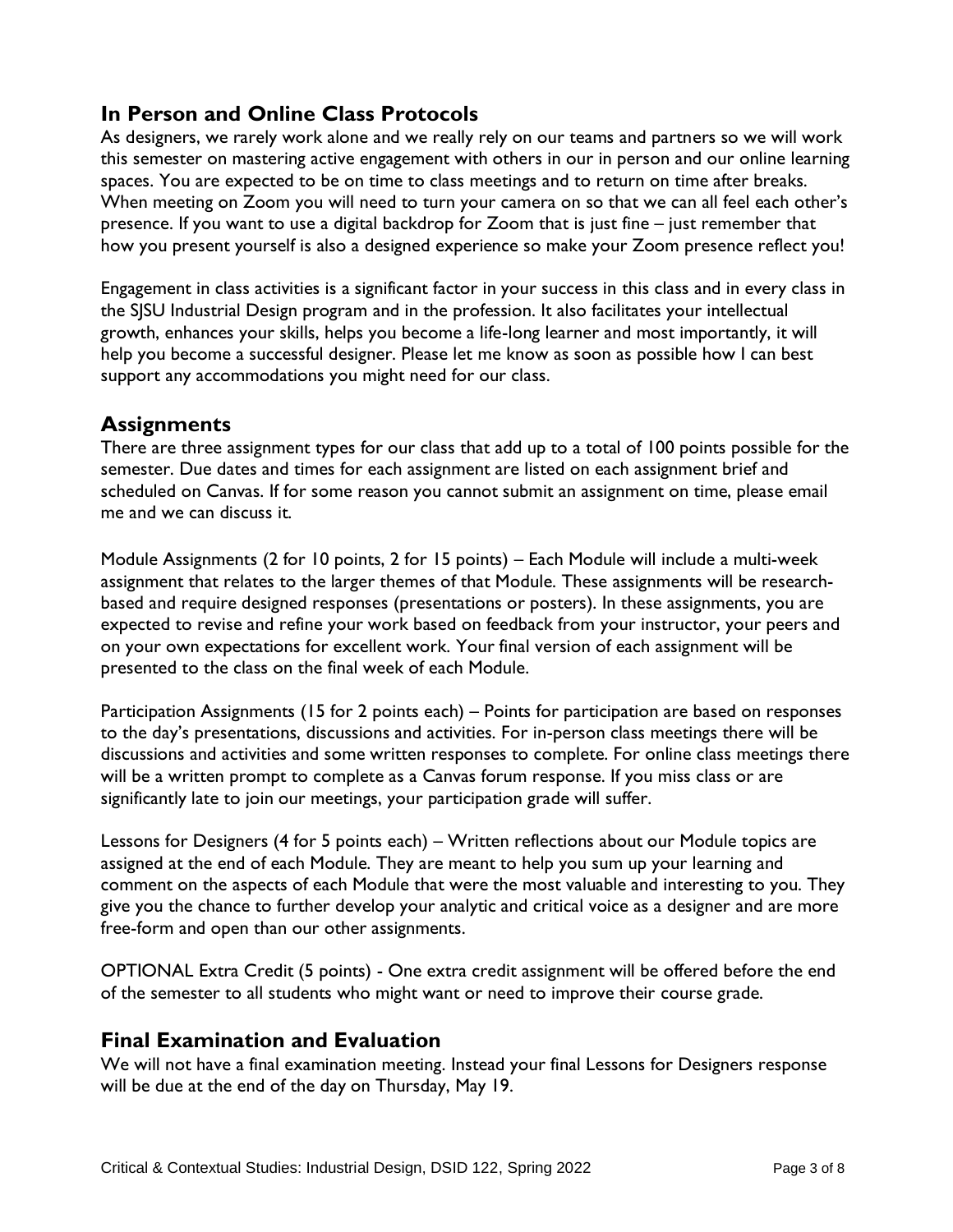## **Grading**

Grading is based on a scale of 100 with all assignments totaling 100 points. Grading will follow the standard SJSU A-F system based on the following points values:

| Grade          | <b>Points</b>    | Percentage |
|----------------|------------------|------------|
| A plus         | 96 to 100 points | 96 to 100% |
| Α              | 93 to 95 points  | 93 to 95%  |
| A minus        | 90 to 92 points  | 90 to 92%  |
| <b>B</b> plus  | 86 to 89 points  | 86 to 89 % |
| B              | 83 to 85 points  | 83 to 85%  |
| <b>B</b> minus | 80 to 82 points  | 80 to 82%  |
| $C$ plus       | 76 to 79 points  | 76 to 79%  |
| $\mathsf{C}$   | 73 to 75 points  | 73 to 75%  |
| $C$ minus      | 70 to 72 points  | 70 to 72%  |
| D plus         | 66 to 69 points  | 66 to 69%  |
| D              | 63 to 65 points  | 63 to 65%  |
| D minus        | 60 to 62 points  | 60 to 62%  |

## **University Policies**

Per [University Policy S16-9](http://www.sjsu.edu/senate/docs/S16-9.pdf) *(http://www.sjsu.edu/senate/docs/S16-9.pdf)*, relevant university policy concerning all courses, such as student responsibilities, academic integrity, accommodations, dropping and adding, consent for recording of class, etc. and available student services (e.g. learning assistance, counseling, and other resources) are listed on [Syllabus Information web page](http://www.sjsu.edu/gup/syllabusinfo/) (http://www.sjsu.edu/gup/syllabusinfo), which is hosted by the Office of Undergraduate Education. Make sure to visit this page to review and be aware of these university policies and resources.

## **Academic Integrity**

The University Academic Integrity Policy requires you to be honest in all your academic course work. Faculty members are required to report all infractions to the office of Student Conduct and Ethical Development. We have ZERO tolerance for academic dishonesty – it doesn't do any good for a student if they don't learn do their own work and it is not fair to others who DO do their own work. You can find the Student Conduct and Ethical Development policy at the following address – <http://www.sjsu.edu/studentconduct/>.

Plagiarism – At SJSU plagiarism is defined as the act of representing the work of another as one's own without giving appropriate credit, regardless of how that work was obtained, and/or submitting it to fulfill academic requirements. Plagiarism at SJSU includes but is not limited to:

1.2.1 The act of incorporating the ideas, words, sentences, paragraphs, or parts of, and/or the specific substance of another's work, without giving appropriate credit, and/or representing the product as one's own work;

1.2.2 Representing another's artistic/scholarly works such as musical compositions, computer programs, photographs, paintings, drawing, sculptures, or similar works as one's own.

For DSID 122, this means that you are expected to write all assignments in your own words and give proper credit to ideas that were borrowed from others in footnotes and bibliographies. You are fully accountable for understanding plagiarism policies. To learn more about what plagiarism is and how to avoid it go to [https://www.sjsu.edu/cs100w/policies/plagiarism.](https://www.sjsu.edu/cs100w/policies/plagiarism)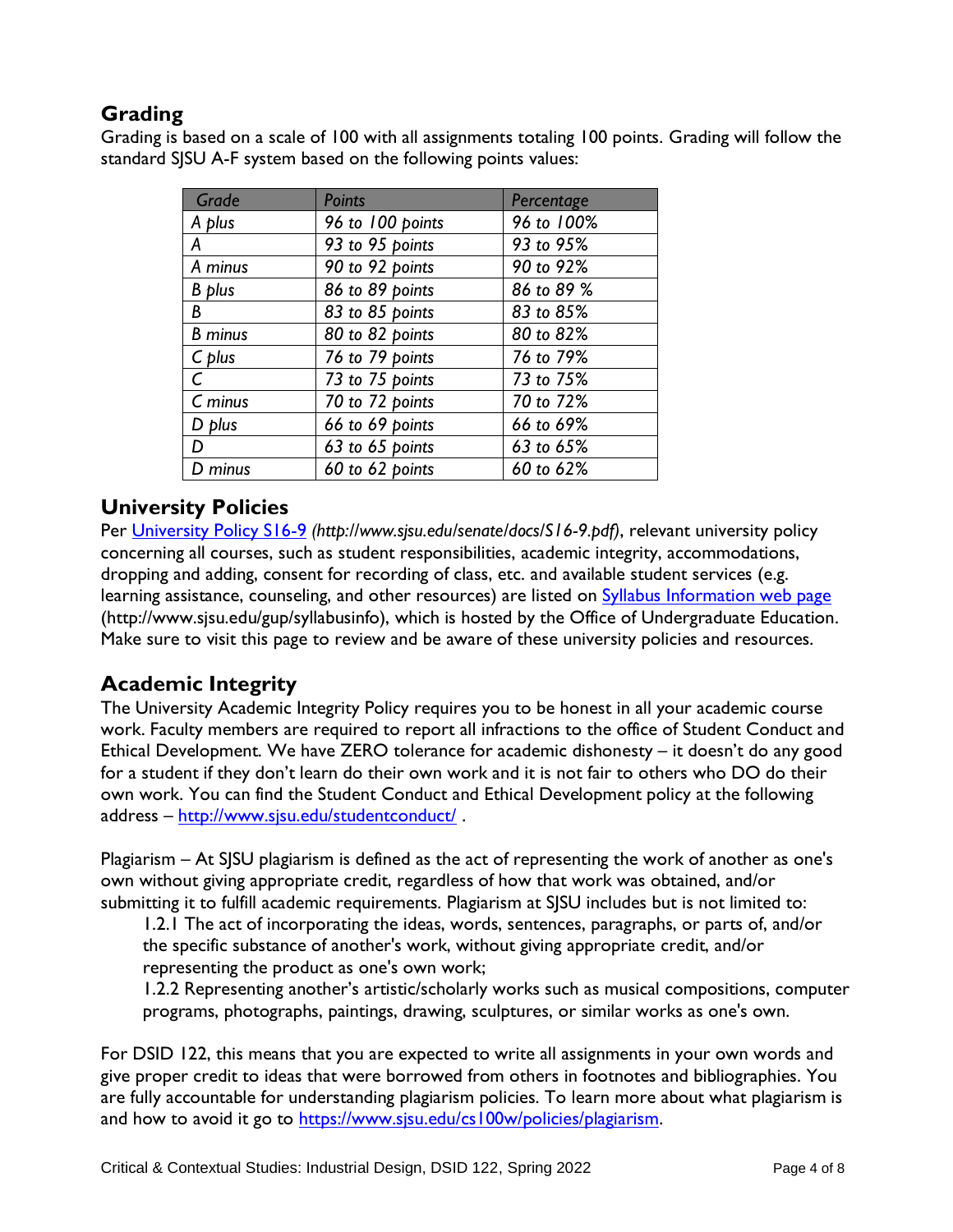# **Course Schedule**

The schedule is subject to change with fair notice (one week) announced in class and on Canvas. Some adaptation might be necessary to adjust to potential online meeting requirements.

| <b>Week</b>  | <b>Date</b>          | <b>Topics, Activities, Readings, Assignments</b>                              |
|--------------|----------------------|-------------------------------------------------------------------------------|
|              |                      | Module 1: What is Design? What Does Design Mean?                              |
|              |                      | Topics: Introduction to Critical and Contextual Studies in Design             |
|              |                      | Taste and value in design                                                     |
|              | <b>Thurs</b><br>1/27 | Class discussion: What is the meaning of taste and value?                     |
|              |                      | Participation assignment: Taste and Value in My Object                        |
|              |                      | Reading for participation assignment:                                         |
|              |                      | Paola Antonelli, Humble Masterpieces (2005)                                   |
|              |                      | Module assignment given: The Chair as a Cultural Construct                    |
|              |                      | Module 1: What is Design? What Does Design Mean?                              |
|              |                      | Topics: The form, function and meaning of the chair                           |
|              |                      | Iconic chairs from the 20 <sup>th</sup> century                               |
|              |                      | Class discussion: What do chairs mean to designers, makers and users?         |
| $\mathbf{2}$ | <b>Thurs</b>         | Read/Review/Watch for class:                                                  |
|              | 2/3                  | Ralph Caplan, Introduction to Chair (1978)                                    |
|              |                      | Elicot Nana Kwaku Okyere "Traditional African Stool" (n.d.)                   |
|              |                      | Christie's auction house webpage on a Xiao Yi folding chair (n.d.)            |
|              |                      | Presentation: Design history in ten iconic 20 <sup>th</sup> century chairs    |
|              |                      | Participation assignment: One Iconic 20th Century Chair                       |
|              |                      | Module assignment due: Chair as a Cultural Construct research DRAFT           |
|              |                      | Module 1: What is Design? What Does Design Mean?                              |
|              | <b>Thurs</b><br>2/10 | <b>Topics:</b> What designed objects signify                                  |
|              |                      | Chair presentation workshops                                                  |
|              |                      | Class discussion: How can we move beyond form and function into meaning?      |
| 3            |                      | <b>Read/Review/Watch for class:</b>                                           |
|              |                      | Roland Barthes selections from Mythologies (1957)                             |
|              |                      | Sean Hall selections from This Means This, This Means That (2012)             |
|              |                      | Participation assignment: The Form, Function, Feeling of My Object            |
|              |                      | Module assignment due: The Chair as a Cultural Construct presentation DRAFT   |
|              |                      | Module 1: What is Design? What Does Design Mean?                              |
|              | <b>Tues</b><br>2/15  | Topic: The Chair as a Cultural Construct presentations                        |
|              |                      | Object lesson: Designed objects from selected chair designers                 |
|              |                      | Participation assignment: Presentation and feedback, no submission needed     |
|              |                      | Module assignment due: The Chair as a Cultural Construct presentation FINAL   |
|              |                      | Lessons for Designers assignment given/due: On "What Design Is/What It Means" |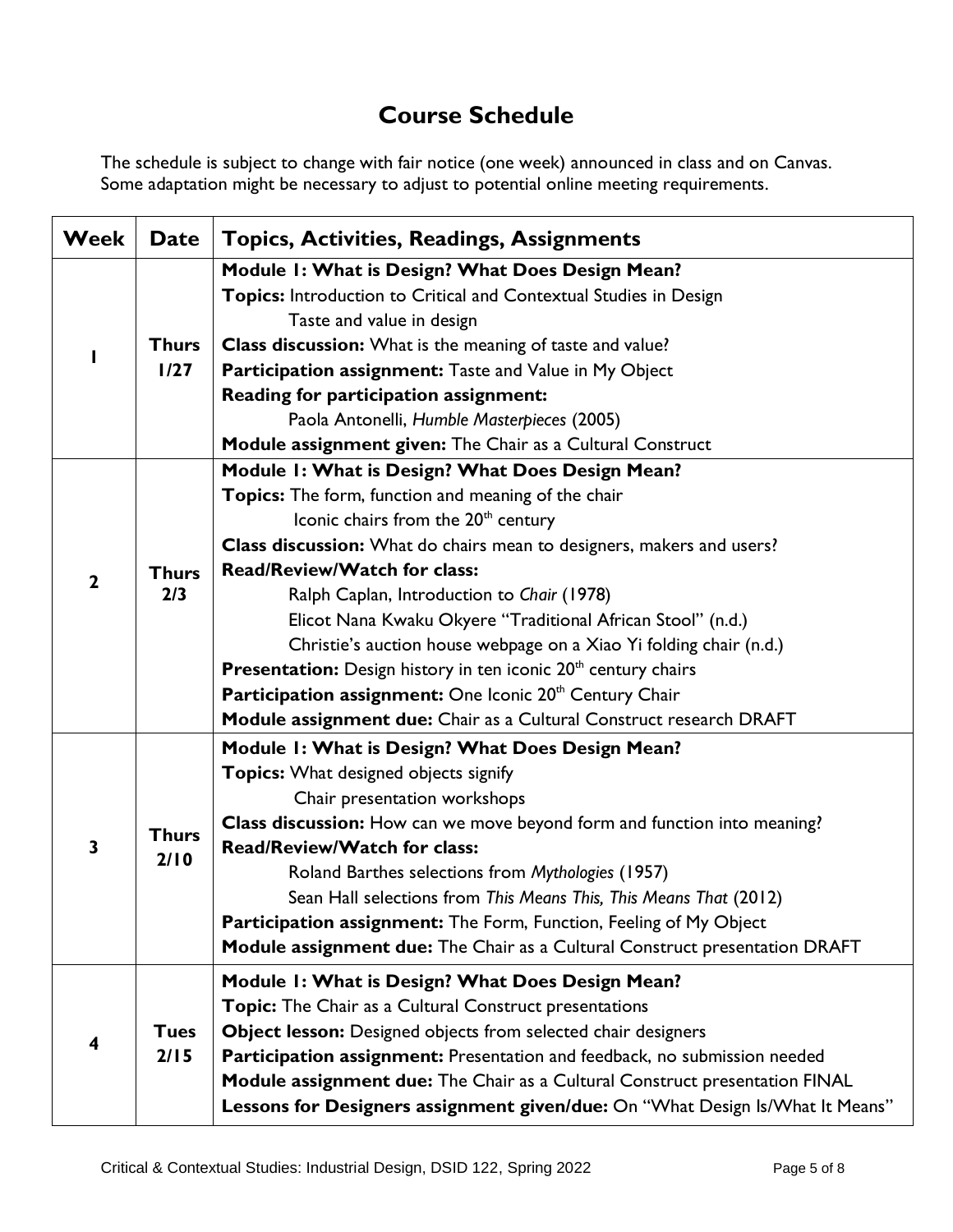| 5 |                     | <b>Module 2: How Do We Design?</b>                                                |
|---|---------------------|-----------------------------------------------------------------------------------|
|   |                     | Topics: Designing for People: ergonomics and human factors                        |
|   |                     | Defining functionality and user experience                                        |
|   | <b>Tues</b><br>2/22 | Class discussion: How can we design "for people"?                                 |
|   |                     | <b>Read/Review/Watch for class:</b>                                               |
|   |                     | Henry Dreyfuss "Joe and Josephine" (1955)                                         |
|   |                     | <b>Presentation:</b> A short history of ergonomic design                          |
|   |                     | <b>Object lesson: Tools for Ergonomic Design</b>                                  |
|   |                     | Participation assignment: Ergonomic Design Tools, no submission needed            |
|   |                     | Module assignment given: Functionality / User Experience poster project           |
|   |                     | <b>Module 2: How Do We Design?</b>                                                |
|   |                     | <b>Topic:</b> Storytelling for designers                                          |
|   |                     | Class discussion: How can we tell compelling stories about our designs?           |
|   |                     | <b>Read/Review/Watch for class:</b>                                               |
|   |                     | Storytelling Design website https://storytelling.design/storytelling.html         |
| 6 | <b>Tues</b>         | Emma Coats Pixar 22 Rules for Great Storytelling (2012)                           |
|   | 3/1                 | Paul Jarvis "The 5 Common elements of Good Storytelling" (2014)                   |
|   |                     | Eli Silva Montgomery "Strategic Storytelling for Designers (2017)                 |
|   |                     | <b>Presentation:</b> Storytelling for designers                                   |
|   |                     | <b>Object lesson: Blobjects!</b>                                                  |
|   |                     | Participation assignment: Story Spine Stories, no submission needed               |
|   |                     | Module assignment due: Functionality / User Experience text DRAFT                 |
|   |                     | <b>Module 2: How Do We Design?</b>                                                |
|   | <b>Tues</b><br>3/8  | Topics: Big Ideas and Keywords                                                    |
|   |                     | Functionality / User Experience poster discussion small groups                    |
| 7 |                     | Class discussion: How can we use rich language to express meaning in our designs? |
|   |                     | Presentation: Keywords in Mara's recent book The Impermanence of Things           |
|   |                     | Participation assignment: Big Ideas and Keywords brainstorm                       |
|   |                     | Module assignment due: Functionality / User Experience poster design DRAFT        |
|   |                     | <b>Module 2: How Do We Design?</b>                                                |
|   | <b>Tues</b><br>3/15 | Topic: Functionality and User Experience poster presentations                     |
| 8 |                     | Participation assignment: Presentation and feedback, no submission needed         |
|   |                     | Module assignment due: Functionality / User Experience poster design FINAL        |
|   |                     | Lessons for Designers assignment given/due: On "How We Design"                    |
|   |                     |                                                                                   |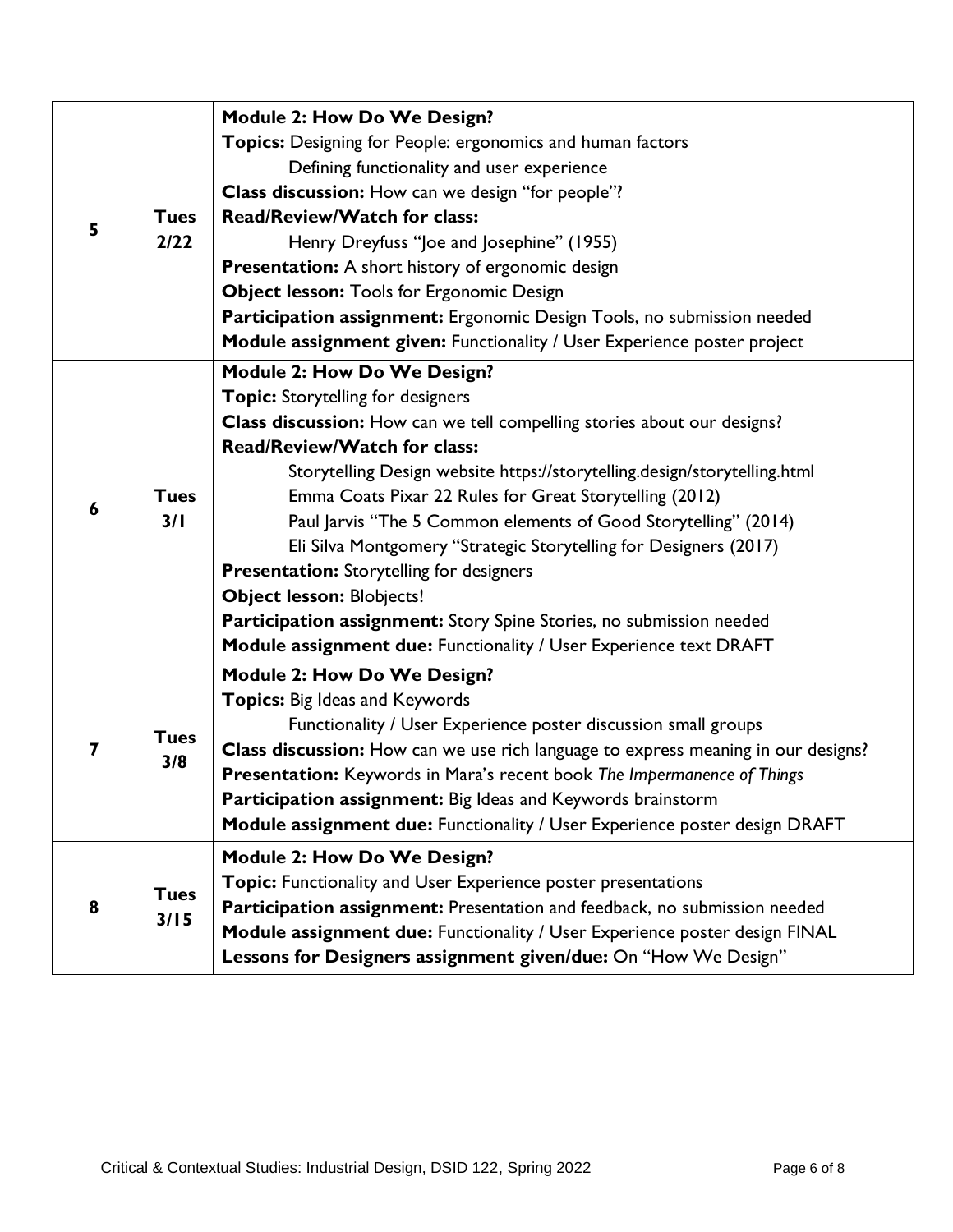| 9               | <b>Tues</b><br>$3/22$ | <b>Module 3: Who Are We Designing For?</b><br>Topics: Stakeholders in product Creation/Production/Consumption/Distribution<br>Using TED Talks as research<br>Class discussion: Who (and what) matters most when we design?<br><b>Read/Review/Watch for class:</b><br>Paul du Gay et al. "The Sony Walkman" (1997)<br>Marcus Mutz "How Supply Chair Transparency can Help the Planet" (2019)<br>Participation assignment: Identifying stakeholders response<br>Module assignment given: TED Talks as a Research Tool                                                                                                                                                                     |
|-----------------|-----------------------|-----------------------------------------------------------------------------------------------------------------------------------------------------------------------------------------------------------------------------------------------------------------------------------------------------------------------------------------------------------------------------------------------------------------------------------------------------------------------------------------------------------------------------------------------------------------------------------------------------------------------------------------------------------------------------------------|
|                 | 3/29                  | Spring Break. No class meeting this week.                                                                                                                                                                                                                                                                                                                                                                                                                                                                                                                                                                                                                                               |
| $\overline{10}$ | <b>Tues</b><br>4/5    | <b>Module 3: Who Are We Designing For?</b><br><b>Topic: Defining Sustainability Strategies</b><br><b>Class discussion:</b> The complexities and contradictions of sustainable design?<br><b>Read/Review/Watch for class:</b><br>William McDonough, Michael Braungart "A Question of Design" (2002)<br>Janine Benyus TED Talk on Biomimicry (2005)<br>Hindou Oumarou Ibrahim TED Talk on Indigenous Knowledge (2019)<br>The Okala Strategy Wheel (2014)<br><b>Object lesson: Dematerialization</b><br>Participation assignment: Okala Strategy Wheel examples, no submission needed<br>Module assignment due: TED Talks as a Research Tool paper DRAFT I                                 |
| $\mathbf{I}$    | Tues<br>4/12          | <b>Module 3: Who Are We Designing For?</b><br><b>Topic:</b> Universal Design and Accessibility<br>Class discussion: How can we define good design for aging and/or disabled people?<br><b>Read/Review/Watch for class:</b><br>Luticha Doucette "If You're in a Wheelchair, Segregation Lives" (2017)<br>Liz Jackson "We are the Original Lifehackers" (2018)<br>Alice Wong "Resisting Ableism" (2017)<br><b>Experiential Research: Mobility tools for the disabled</b><br>Participation assignment: Sharing knowledge about disability, activists, media and<br>tools for independent living, no submission needed<br>Module assignment due: TED Talks as a Research Tool paper DRAFT 2 |
| 12              | <b>Tues</b><br>4/19   | <b>Module 3: Who Are We Designing For?</b><br><b>Topic: TEDtalks as a Research Tool presentations</b><br>Participation assignment: Presentation and feedback, no submission needed<br>Module assignment due: TED Talks as a Research Tool presentation FINAL<br>Lessons for Designers assignment given/due: On "Who We are Designing For"                                                                                                                                                                                                                                                                                                                                               |